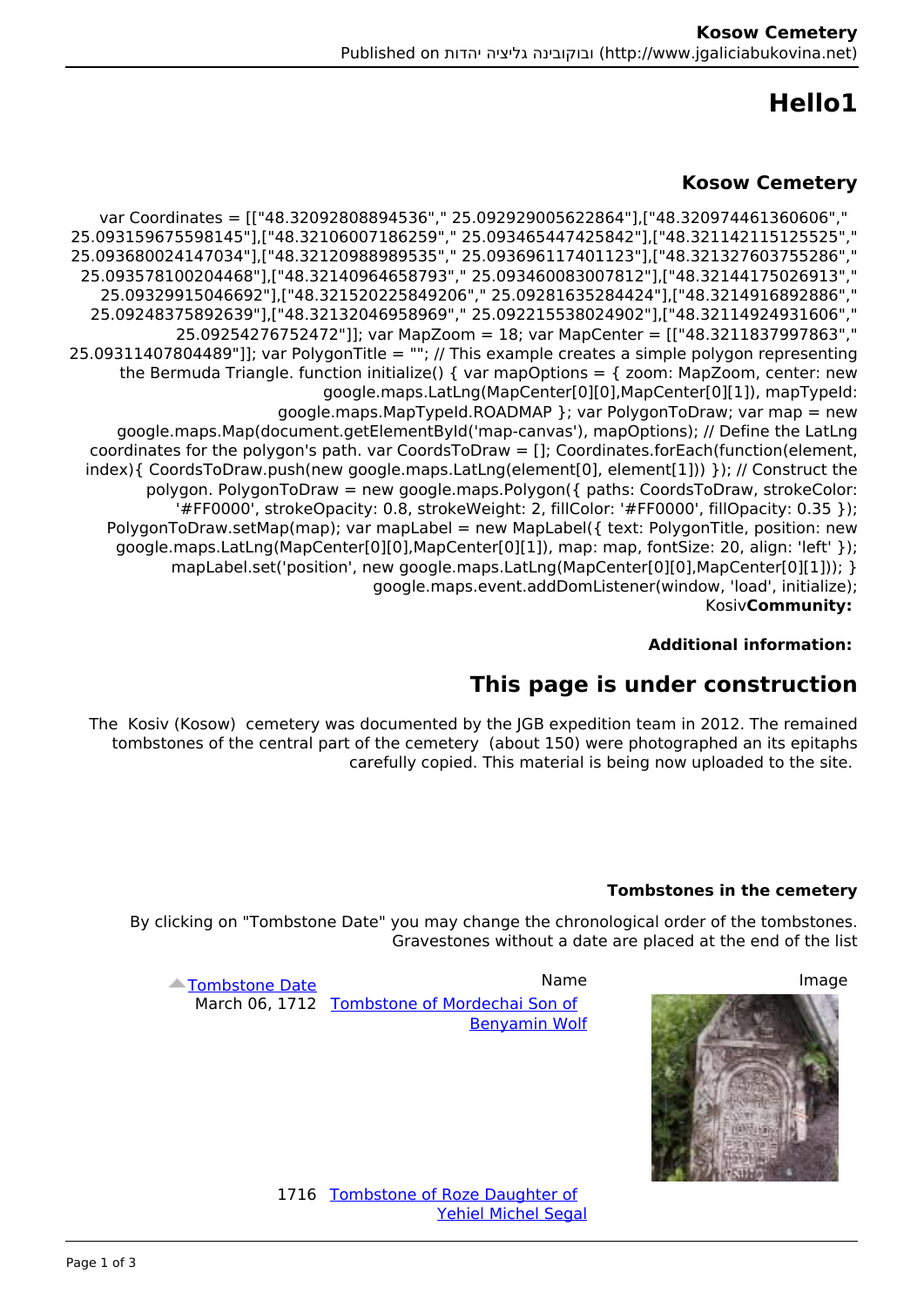### **Kosow Cemetery**

I

Published on ובוקובינה גליציה יהדות (http://www.jgaliciabukovina.net)

 Date Tombstone Image Name I, Ļ October 11, 1720 Tombstone of Kalonimus Son of **Zvi** I July 22, 1721 Tombstone of Slomo Son of **Yaakov Segal** I 1736 Tombstone of Shimshon Son of Yitzhak February 06, 1742 Tombstone of Sheyne Daughter of Yehoshua Segal

December 03, 1747 Tombstone of Toybe Daughter of Yehuda Leib